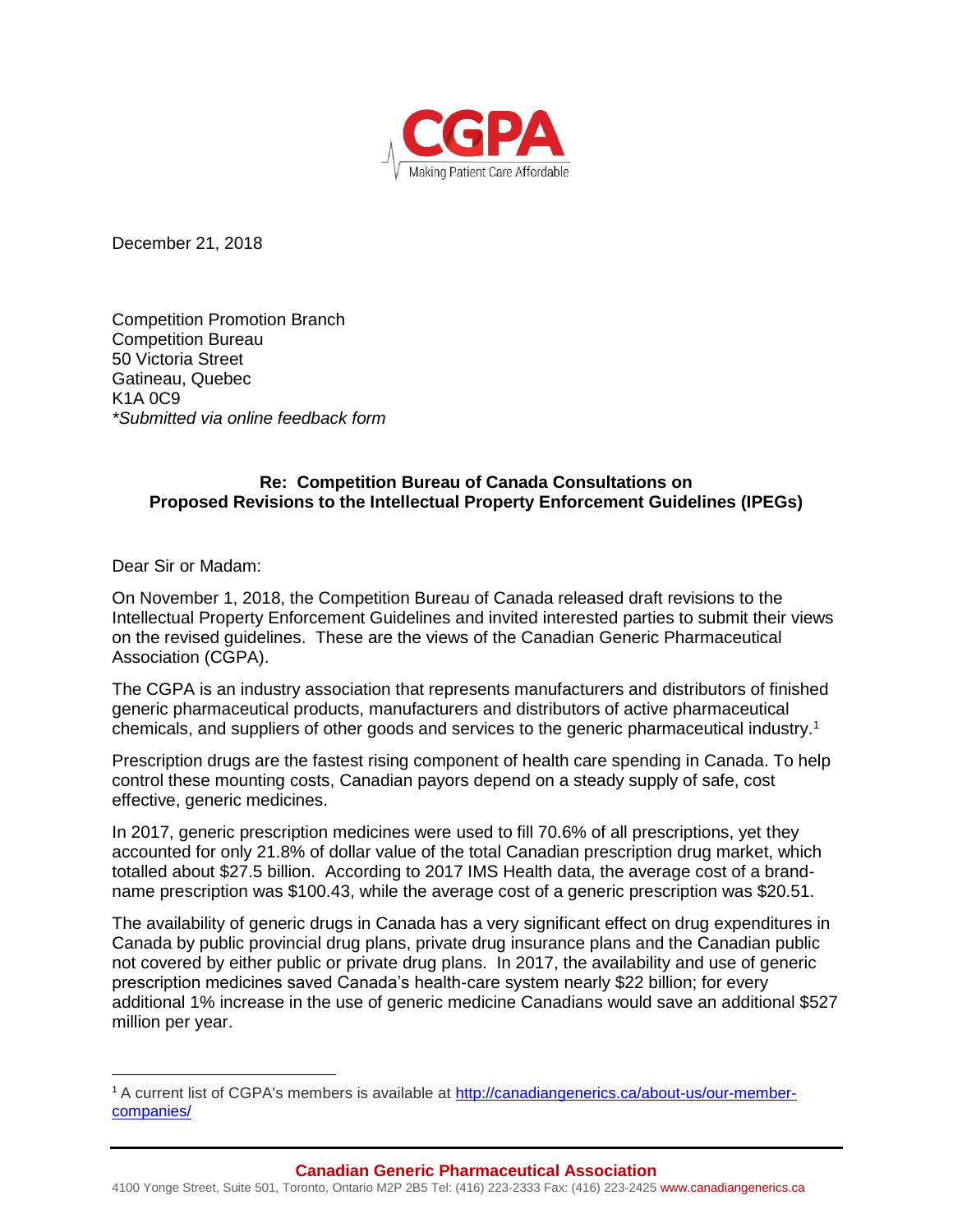Given the central role of its member companies in the Canadian pharmaceutical sector, the CGPA maintains a keen interest in regulatory developments in the field and how those regulatory developments may intersect with dynamic market forces.

In March 2016, the Bureau substantially revised its IPEGs, following an in-depth two-year consultation process. A considerable number of revisions offered guidance on transactions in the pharmaceutical space particularly in connection with the *Patented Medicines (Notice of Compliance) Regulations* (PMNOC Regulations).

The currently proposed revisions to the IPEGs also affect the pharmaceutical space, particularly section 7.3. The CGPA offers the following comments and proposals.

## **1. Proposed Removal of the "Dual Litigation" Discriminator**

Under section 7.3, at paragraph 160, the current IPEGs recognize that there are significant differences in the regulatory regimes governing pharmaceuticals in Canada relative to other jurisdictions. Three examples are particularized. The last of these is the "dual litigation" nature of proceedings under the PMNOC Regulations. In the most recent proposal for the IPEGs, it is being suggested that the "dual litigation" discriminator at paragraph 160 be removed.

Prior to regulatory changes which occurred in 2017, the PMNOC Regulations contemplated court proceedings that inquired into the validity and/or non-infringement of patents pursuant to section 6 of the regulations. However, the proceedings were not technically private law actions for the enforcement of patent rights under the Patent Act. Rather, they were styled as judicial review applications whose ultimate outcome, if allowed, was to prohibit the federal Minister of Health from issuing a marketing authorization (i.e. a notice of compliance or "NOC") to a drug manufacturer.

Because these proceedings were in the nature of public law, judicial review, early on in the jurisprudence under the PMNOC Regulations, the courts determined that the results of these proceedings were not finally dispositive of private law disputes concerning patents. As acknowledged in the current IPEGs:

Even after having succeeded in defending a prohibition proceeding brought under the PMNOC proceeding [sic], a generic firm faces the possibility of an infringement action by the brand firm if the generic chooses to launch prior to patent expiry. Similarly, a branded firm whose prohibition application was successful still faces the possibility of proceedings for impeachment of its patent(s).

In 2017, the PMNOC Regulations were substantially amended. Included amongst the amendments were changes to sections 6 and 6.1 which now require proceedings under the PMNOC Regulations to proceed by way of an action for infringement (as opposed to an application for judicial review).

Subject to the comments below, to be sure, these amendments will, in the future, put an end to dual litigation as existed under the prior PMNOC Regulations. However, the CGPA submits that it is premature to remove the "dual-litigation" commentary in paragraph 160 of the IPEGs because such removal does not take into account the continued applicability of the pre-2017 PMNOC Regulations as well as other considerations.

In this regard, the enacting regulations which ushered in the current PMNOC Regulations provisions in 2017 (i.e. SOR/2017-166, s.9) state as follows: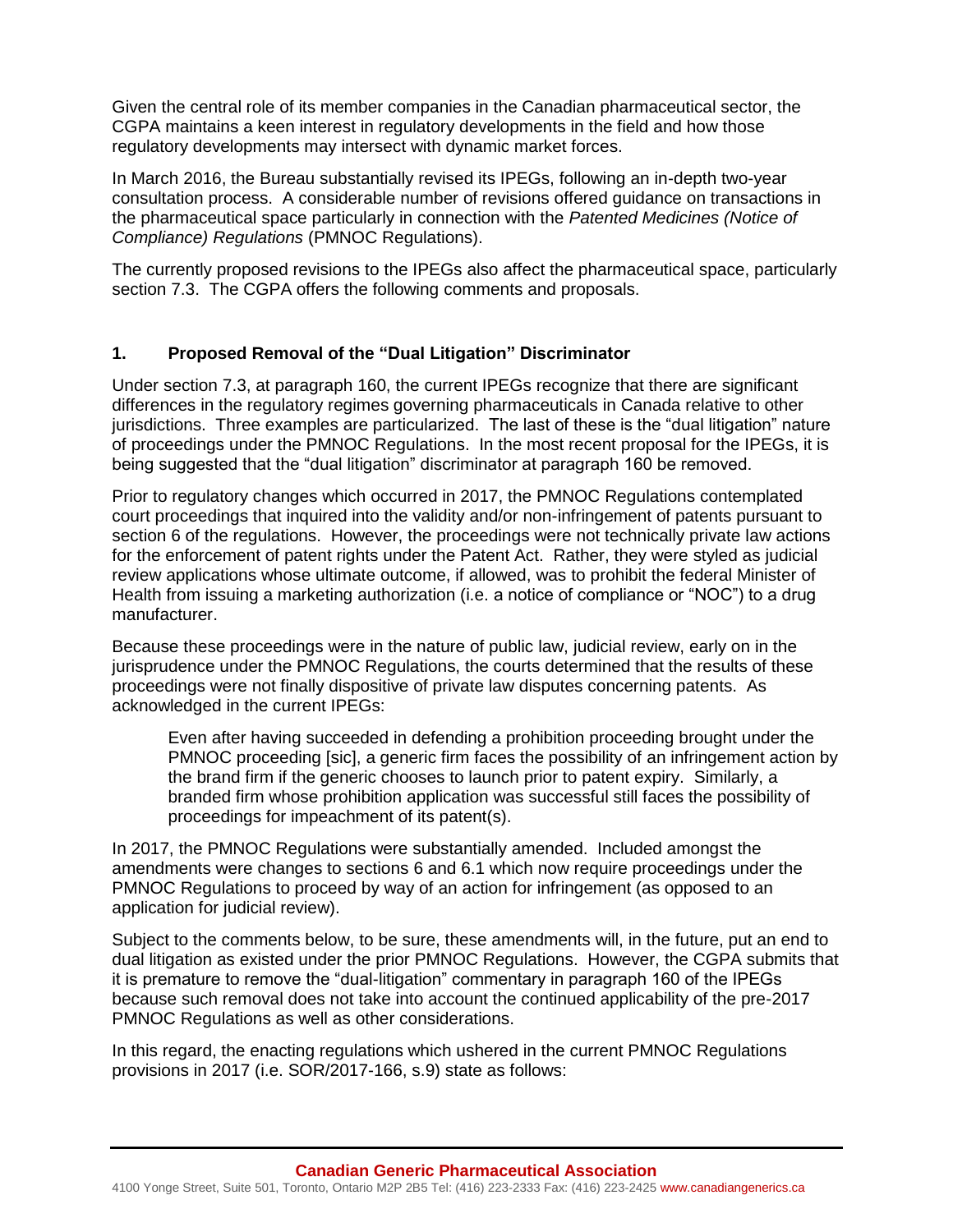"**9(1)** *The Patented Medicines (Notice of Compliance) Regulations*, as they read immediately before the day on which these Regulations come into force, continue to apply in respect of any matter that relates to a notice of allegation served on a first person before that day."

In other words, the new, single-track litigation regime under the present PMNOC Regulations does not have retroactive effect.

There are many instances of section 6 judicial review applications that have been decided or that are still being litigated under the old regime as a result of notices of allegation that were served before September 21, 2017 (the date on which the new Regulations took effect). For any case that fits this criterion, whether presently decided or still to be decided, the underlying patent dispute between the brand name company and the generic company remains subject to a second round of litigation involving actions for infringement and/or invalidity. As such, dual litigation is still a feature of the Canadian regulatory regime and will continue to be so for the foreseeable future. Accordingly, the CGPA believes this contingency should remain accounted for in the IPEGs.

The CGPA proposes that the "dual litigation" consideration in paragraph 160 not be removed as proposed. Instead, the CGPA recommends that the current "dual litigation" be replaced with the following:

*Dual Litigation:* Although amendments to the PMNOC Regulations were made effective on September 21, 2017 to introduce a single-track procedure for the determination of patent rights in connection patents and certificates of supplementary protection listed on the Patent Register, the new regulations only apply with respect to notices of allegation served after the new regulations came into effect. For cases involving notices of allegation served before that date, the old regime under the PMNOC Regulations still applies. This means that brand and generic firms in Canada must continue to cope with the system of legal double jeopardy created by the previous iteration of the PMNOC **FRegulations.** Even after having succeeded in defending a prohibition proceeding brought under the PMNOC proceedings Regulations, a generic firm faces the possibility of an infringement action by the brand firm if the generic chooses to launch prior to patent expiry. Similarly, a brand firm whose prohibition application was successful still faces the possibility of proceedings for impeachment of its patent(s). The potential follow-on litigation is a relevant consideration when evaluating the magnitude of a brand firm's payment to the generic firm in a settlement agreement.

## **2. Proposed Additional Consideration Re: Generic At-Risk Launches**

Closely associated with the uncertainties arising out dual-litigation under the PMNOC Regulations are the uncertainties associated with a generic company launching at risk in any event of the PMNOC Regulations litigation. This can manifest itself in a number of ways including the following:

• Under the prior iteration of section 6 of the PMNOC Regulations, it was possible that the court could dismiss a prohibition proceeding and the Minister could consequently issue a NOC to the generic sponsor. In such circumstances, jurisprudence had developed to the effect that any appeal by a brand name firm became moot. Because the current iteration of section 6 requires proceeding by trial, the possibility of mootness in these circumstances has been eliminated. However, this has not eliminated the risk faced by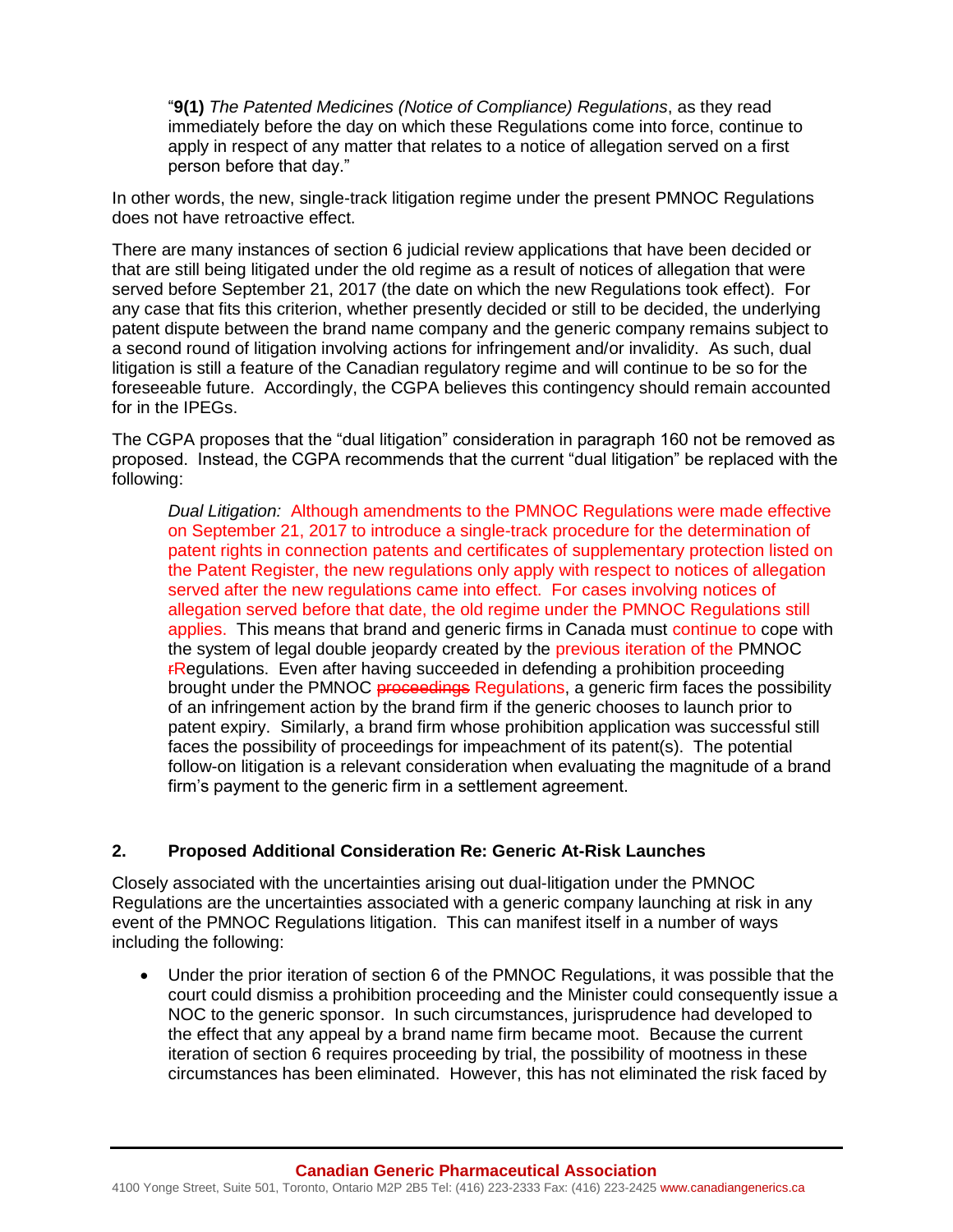generic in terms of launching at risk.

- A generic manufacturer who prevails at trial in a section 6 proceeding could receive its NOC from the Minister and come onto the market only to be enjoined and face monetary liability in the event that the Federal Court of Appeal reverses a decision of the Federal Court.
- The problem of generic at risk launch also remains in connection with cases to which the prior iteration of section 6 applies – because a successful generic manufacturer in a prohibition proceeding could receive its NOC only to be successfully sued for infringement in a subsequent action.
- The problem of generic at-risk launch also remains in connection with possibility that there may other patents that relate to the medicine that are not eligible for listing under the PMNOC Regulations. As such, once again, the generic manufacturer may succeed under section 6 of the PMNOC Regulations only to be sued for infringement in connection with another patent otherwise related to the same pharmaceutical product.
- Finally, the problem of generic at-risk launch also remains in connection with section 6.01 of the new PMNOC Regulations:

**6.01** No action, other than one brought under subsection 6(1), may be brought against the second person for infringement of a patent or a certificate of supplementary protection that is the subject of a notice of allegation served under paragraph 5(3)(a) in relation to the making, constructing, using or selling of a drug in accordance with the submission or supplement referred to in subsection 5(1) or (2) unless the first person or the owner of the patent did not, within the 45 day period referred to in subsection 6(1), have a reasonable basis for bringing an action under that subsection.

This provision leaves open the possibility that: a generic manufacturer serves a notice of allegation; the originator does not commence a section 6 action within 45 days; as a result, the Minister subsequently issues a NOC to the generic manufacturer; and, once the generic comes to market, the originator brings an action for infringement on the patent(s) that were the subject of the notice of allegation, maintaining (for some reason) that it did not have a reasonable basis for bringing the action within the 45 day period.

The foregoing represents a major deficiency in the September 21, 2017 amendments to the PMNOC Regulations that the CGPA believes should be addressed by Innovation, Science and Economic Development at the earliest opportunity. That said, as the foregoing represents the reality of the present system the CGPA proposes that the following additional consideration be noted in the IPEGs until such time that regulatory amendments are adopted:

160A. The Bureau also recognizes that, even under the new, single-track litigation procedure under the PMNOC Regulations, significant risks remain for generic manufacturers entering the market, even after receiving notices of compliance consequent upon being successful under section 6 litigation. These risks involve the possibility of a section 6 determination being reversed on appeal, a section 6 determination being made under the previous regime of the PMNOC Regulations such that further infringement litigation is still possible, a proceeding being commenced and maintained pursuant to section 6.01 and/or there being other patents, not eligible for listing on the Patent Register, that a brand name company may assert against the generic company after market entry.

4100 Yonge Street, Suite 501, Toronto, Ontario M2P 2B5 Tel: (416) 223-2333 Fax: (416) 223-2425 www.canadiangenerics.ca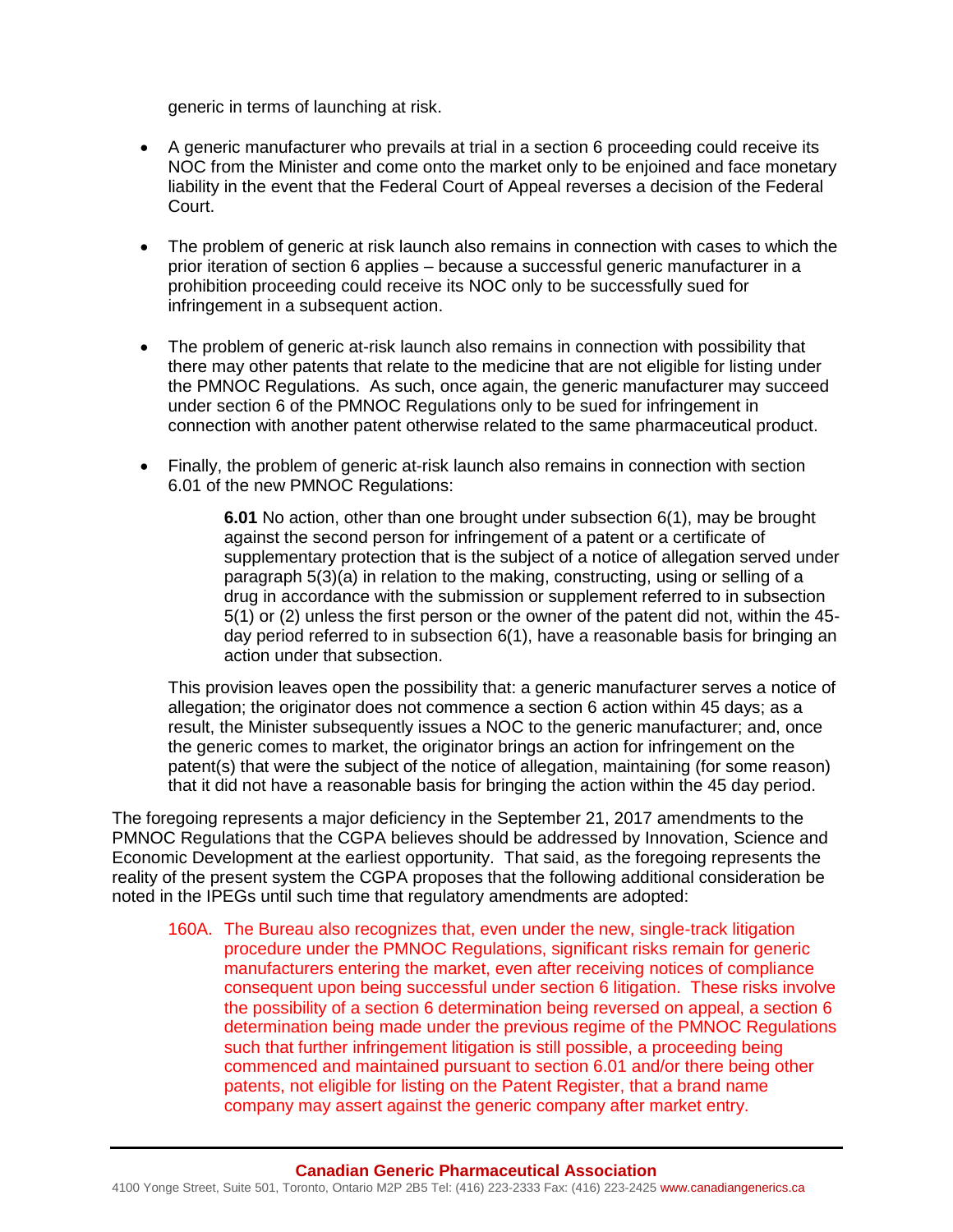# **3. Proposed Additional Example to Discuss Address Access to CRPs**

As the Bureau is aware, over the last five years, CGPA members have found it increasingly difficult to obtain quantities of brand-name (i.e. originator drug companies) Canadian reference products for the purpose of conducting bioequivalence studies that are necessary in order to permit generic drug companies to file comparative submissions seeking approval for lower-cost generic drugs.

Ensuring timely access to cost-saving generic drug competition is a priority for the Government of Canada and its partners in the pan-Canadian Pharmaceutical Alliance. Tactics to delay or block generic market entry by restricting access to CRPs are anti-competitive, not in the public interest and must be addressed.

Difficulty accessing CRPs can lead to corresponding delays in the regulatory approval process. Delayed access to more affordable medicines means higher costs for drug plans and higher copayments for patients. Drug plans have to pay high costs for older drugs for longer than they should, meaning they can't reinvest those potential savings in important new therapies for patients and have more difficulty controlling expenditures. Delayed market entry also financially harms generic manufacturers, and unjustly enriches originator companies.

The CGPA asked the Commissioner of Competition to investigate these concerns under section 79 of the *Competition Act* on February 12, 2016, and the concerns were the subject of a formal inquiry by the Competition Bureau.

The relevant market and regulatory dynamic is aptly described as follows in a recent filing by the Bureau with the Federal Court of Canada<sup>2</sup>:

9. In order to market a generic equivalent to a branded pharmaceutical product in Canada ("**Generic Equivalent**"), it is necessary to obtain marketing approval from the Minister of Health. Generic manufacturers typically establish that their Generic Equivalents are safe and effective by submitting testing to the Minister of Health demonstrating that the generic equivalent is a "bio-equivalent" to branded drug (the "**Canadian Reference Product**") instead of duplicating the initial testing the branded manufacturer conducted to obtain approval for the branded drug. In order to conduct bioequivalence testing that will be acceptable to the Minister of Health, generic manufacturers generally require samples of the Canadian Reference Product. As a result, without access to samples of a Canadian Reference Product a generic manufacturer's ability to seek marketing approval from the Minister of Health for its Generic Equivalents is generally prevented or impeded.

10. The Bureau has obtained information indicating that over the previous several years it has become increasingly difficult for generic manufacturers to obtain certain Canadian Reference Products. The Bureau has identified more than 20 drugs in respect of which have access to Canadian Reference Products has been restricted or refused in at least one instance by a wholesaler, or where generic manufacturers have otherwise encountered barriers that prevented or delayed access to Canadian Reference Products.

Originator companies' attempts to restrict generic companies' access to CRPs is clearly with a view to frustrating the abbreviated new drug submission ("ANDS") regulatory mechanism that is

l

<sup>2</sup> See Affidavit of Daniel Jensen, affirmed 28 July 2017, in *The Commissioner of Competition v. Celgene Inc.* and Kevin Leshuk, Federal Court File No. T-1246-17.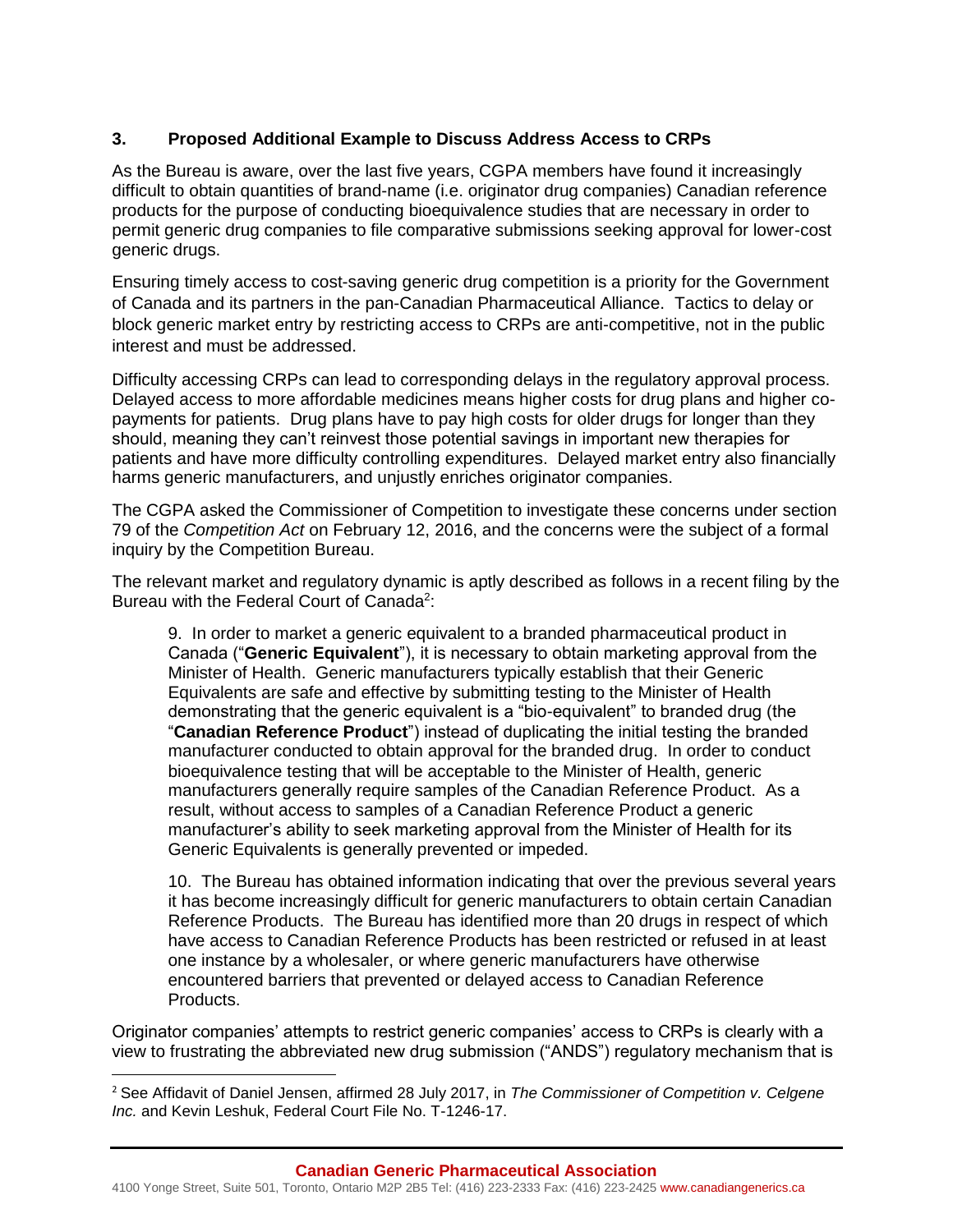explicitly contemplated and countenanced in the Canadian *Food and Drug Regulations* (see esp. sections C.08.001.1, C.08.002.1, C.08.003.1 and C.08.004).

Insofar as the *Food and Drug Regulations* have been linked to patent rights by the PMNOC Regulations, this cannot provide any justification for blocking access to CRPs because the ANDS regulatory mechanism (and other similar conduct) is deemed to be non-infringing activity under the Canadian *Patent Act*:

**55.2 (1)** It is not an infringement of a patent for any person to make, construct, use or sell the patented invention solely for uses reasonably related to the development and submission of information required under any law of Canada, a province or a country other than Canada that regulates the manufacture, construction, use or sale of any product. [emphasis added]

The significance of these provisions can only be appreciated if they are understood in their historical and policy context. This context is described in great detail in the report of the World Trade Organization (WTO) in response to a trade-dispute initiated by the European Union in 1997 which dispute included a challenge to subsection 55.2(1). The report is illuminating and informative not the least by virtue of its reflection of the Government of Canada's own submissions in connection with the disputed provisions.

The entirety of the WTO Panel decision is available here:

[https://docs.wto.org/dol2fe/Pages/FE\\_Search/FE\\_S\\_S006.aspx?Query=\(@Symbol=%20wt/ds1](https://docs.wto.org/dol2fe/Pages/FE_Search/FE_S_S006.aspx?Query=(@Symbol=%20wt/ds114/r*%20not%20rw*)&Language=ENGLISH&Context=FomerScriptedSearch&languageUIChanged=true) [14/r\\*%20not%20rw\\*\)&Language=ENGLISH&Context=FomerScriptedSearch&languageUIChang](https://docs.wto.org/dol2fe/Pages/FE_Search/FE_S_S006.aspx?Query=(@Symbol=%20wt/ds114/r*%20not%20rw*)&Language=ENGLISH&Context=FomerScriptedSearch&languageUIChanged=true) [ed=true#.](https://docs.wto.org/dol2fe/Pages/FE_Search/FE_S_S006.aspx?Query=(@Symbol=%20wt/ds114/r*%20not%20rw*)&Language=ENGLISH&Context=FomerScriptedSearch&languageUIChanged=true)

The following summarizes the views held and submitted by Canada that are pertinent in the present context.

Commencing in the early 20th century, Canada maintained a policy concern for early access to and affordability of medicines. This concern was reflected, in part, by the system of compulsory licensing for pharmaceutical patents.

In 1991, because of Canada's international treaty obligations under TRIPS and the expected NAFTA, it became clear that Canada would have to abolish its compulsory licensing regime and it was prepared to do so.

However, Canada remained committed to maintaining its policy concern for early access to and affordability of drugs. In order to do so, Canada was actively looking for ways that would ensure or at least facilitate that there could be generic competition for patented medicines as soon as possible after patent expiry – which necessarily meant that generic competitors had to be able to work the patented medicines, solely for regulatory submission and approval processes, before patent expiry.

In order to further that policy, Bill C-91 was passed which included section 55.2. Section 55.2 included among other things:

- a provision allowing for the early working of patented medicines solely for regulatory approval processes (ss.55.2(1));
- a provision allowing for the stockpiling of patented medicines (ss.  $55.2(2)$ ); and
- a provision for the making of regulations furthering the goals of subsections 55.2(1) and (2) (ss.55.2(4)). It was pursuant to the subsection 55.2(4) that the *PMNOC Regulations* were enacted.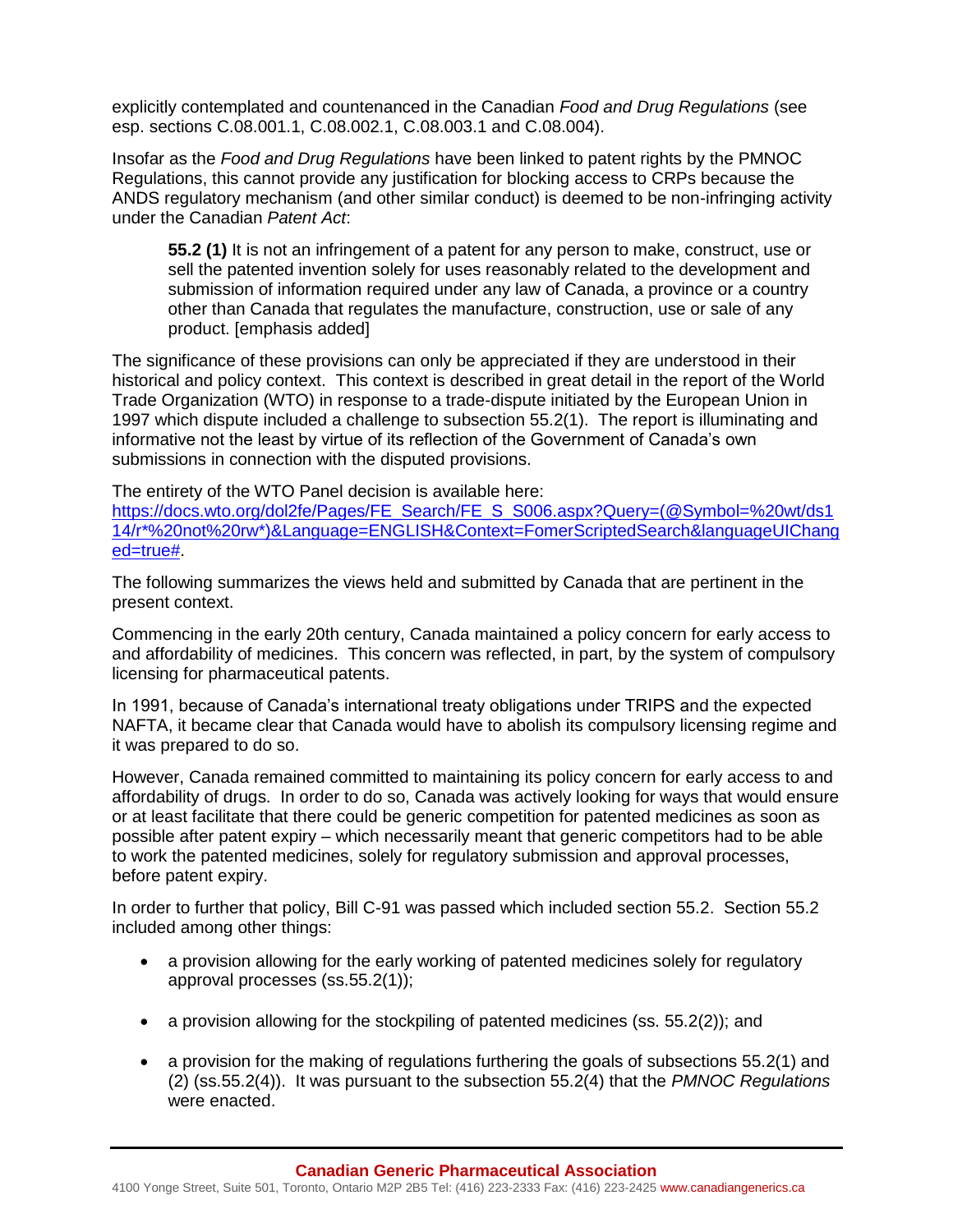Canada viewed subsections 55.2(1) and (2) as fundamental to its twin policy goals of early access and affordability/cost containment. In Canada's view:

- The intersection of an originator's patent rights of exclusion with the delays inherent in the regulatory review process for a generic drug gave rise to an "economic distortion" to be avoided as a matter of policy;
- A patentee only had a "legitimate interest" in exploiting and protecting its monopoly during the currency of the patent. Any de facto extension of his monopoly after patent expiry was not justifiable; and
- At the same time, early access and cost containment were legitimate public policy goals. However, it was illusory to expect that generic competition could commence immediately upon patent expiry because of the length development, submission and approval process mandated by the *Food and Drugs Act* and the *Food and Drug Regulations*.

These sentiments are encapsulated in the following position asserted by Canada (highlighting added):

In response to a question from the Panel, Canada explained that the circumstances facing innovators were different from those facing generic drug manufacturers. The difference was that the only factor which delayed an innovator's market entry was society's requirement that it establish, to the satisfaction of the regulatory authorities, that its product was safe and effective for the use claimed. Given the potential harm that chemical substances might cause, it was difficult to characterize the delay associated with this process as being a "distortion". In contrast to the innovator's position, there were two factors that delayed a generic manufacturer's market entry. The first was its parallel need to demonstrate the safety and efficacy of its product to the satisfaction of the regulatory authorities. As in the case of the innovator, this delay factor was not by itself fairly described as a "distortion". The second factor which delayed generic entry was the presence of an innovator's patent. In order to obtain regulatory approval, a generic manufacturer must make and use a product that would, during its term of protection, infringe an innovator's patent. Absent provisions such as those here in issue, patent owners could exercise their exclusive rights to prevent the commencement of a generic manufacturer's application for regulatory review until the relevant patent had expired. The capacity to prevent such use gave rise to distortions in the legal system which both granted those rights and imposed the relevant regulatory review requirements. The distortion arose because the rights accorded by the patent laws, which were by law supposed to expire on the conclusion of a specified term, could be exercised during their currency before their expiry to convert the requirements of the regulatory review laws, which were designed to protect public health, not private commercial interests, into a de facto extension of patent rights which, under the patent law, had ceased to have any de jure existence. For obvious reasons relating to this prolongation of private commercial rights, the "economic distortion" referred to followed from the distortion of the legal framework defining patent rights and regulatory review requirements. Where, as explained in the foregoing, the distortion referred to only affected one side of the market, there was no distinction in policy approach that invited specific justification.

As a matter of policy, then, subsections 55.2(1) and (2) were included with a view to avoid that distortion in order in fact, to encourage early as possible entry post patent. Stated alternatively, section 55.2 was enacted for the purpose of taking away obstacles (and, in particular, patent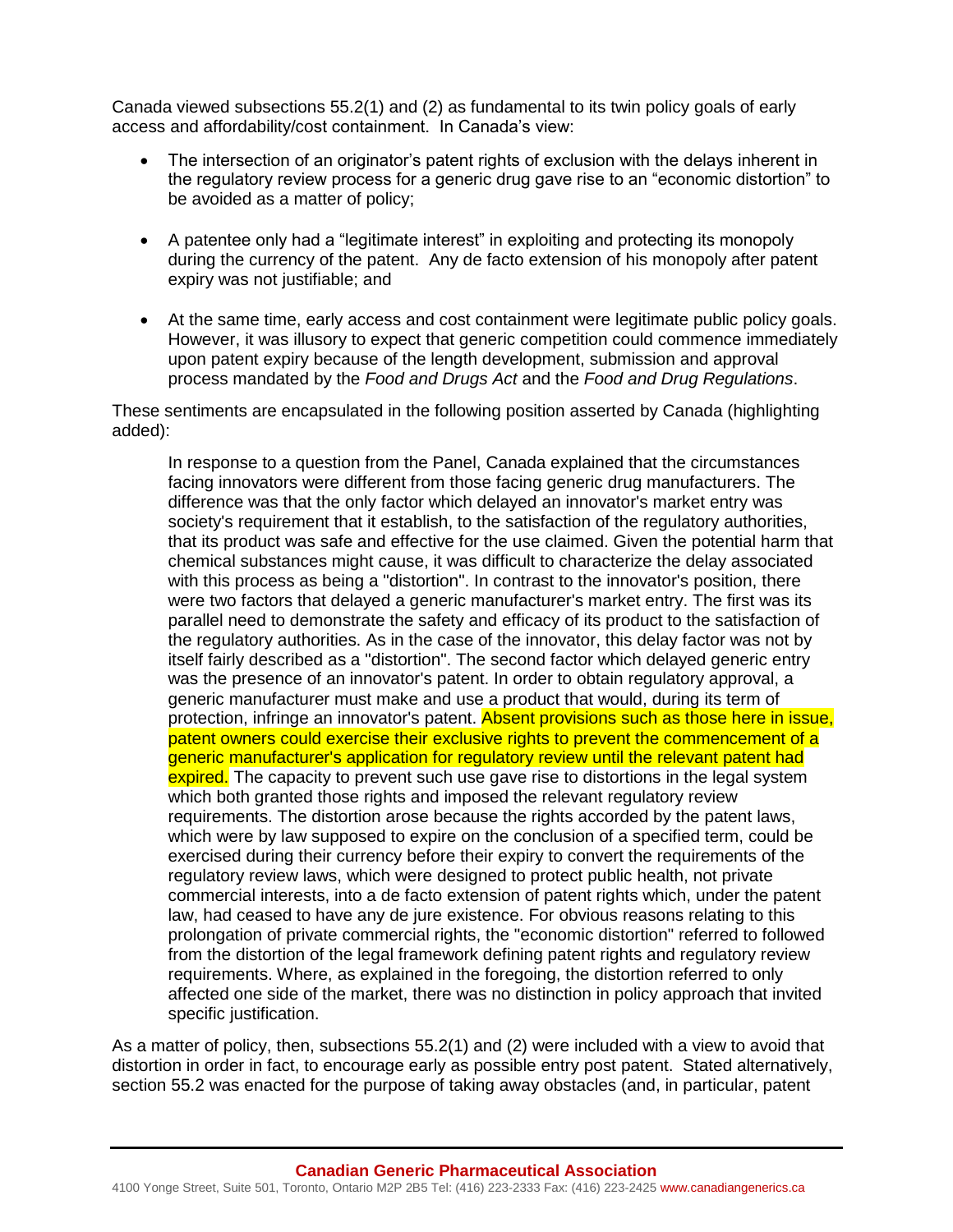obstacles) and in fact to promote the timely (i.e. early as possible, regardless of patents) filing by generic companies of their regulatory submissions.

It would be fundamentally inconsistent with that policy to countenance (i.e. not act against) different attempts by brand name companies (i.e. patentees) to achieve the same distortions – particularly in the face of subsection 55.2(1) which is still law and which positively declares that early working is not an act of infringement.

If early working is not an act of infringement, then patentees can have no legitimate or colour of right to refusing to sell to someone who is willing pay for Canadian reference product on ordinary trade terms.

The gravity and urgency of the problem in Canada is also reflected by a parallel phenomenon in the United States and some of the responses by the relevant authorities there.

For example, in May 2018 the Commissioner of the U.S. Food and Drug Administration issued a statement [\(https://www.fda.gov/NewsEvents/Newsroom/PressAnnouncements/ucm607930.htm\)](https://www.fda.gov/NewsEvents/Newsroom/PressAnnouncements/ucm607930.htm) which included the following:

No patients should be priced out of medicines they need to support their health. As stressed by the President and Secretary Azar last week, one of the Administration's highest priorities is advancing policies that increase competition as a way to help make drugs more affordable and improve access.

There isn't one single action that's going to solve this issue. We will achieve these public health goals through the coordinated effort of different federal agencies working in partnership with industry and other stakeholders. At the FDA, we're taking steps across a broad range of areas to improve new and generic drug competition as a way to improve access and affordability. Among these efforts, we're especially focused on addressing tactics we sometimes hear of branded companies pursuing as a way to forestall expected generic entry.

One such abuse that I've spoken about often is a practice by brand companies to create obstacles for generic developers in purchasing samples of their brand drugs. In general, generic drug developers need the samples of the brand drug to develop their generic product and/or to conduct testing to show that their product is bioequivalent to the brand drug for FDA approval. A generic drug developer generally needs 1,500 to 5,000 units of the brand drug to perform what are often relatively straightforward studies for FDA approval. Without these samples, generic drug makers may not be able to develop generic alternatives. Yet, the FDA has heard that some brand companies will adopt tactics to make it hard for the generic companies to purchase these brand drugs at a fair value and in the open marketplace. The FDA is taking new steps to address this issue.

Today, we're making public a list of companies that have potentially been blocking access to the samples of their branded products. We hope that this increased transparency will help reduce unnecessary hurdles to generic drug development and approval. We often hear of these tactics when it comes to generic drug developer access to samples when the brand products are subject to limited distribution programs. In some cases, these limitations on distribution may be asserted in connection with a Risk Evaluation and Mitigation Strategy (REMS), a program that the FDA implements for certain drugs to help ensure that the benefits of these drugs outweigh their risks. We have heard that some drug makers have either refused to sell samples of products with REMS with Elements to Assure Safe Use (ETASU) impacting distribution to potential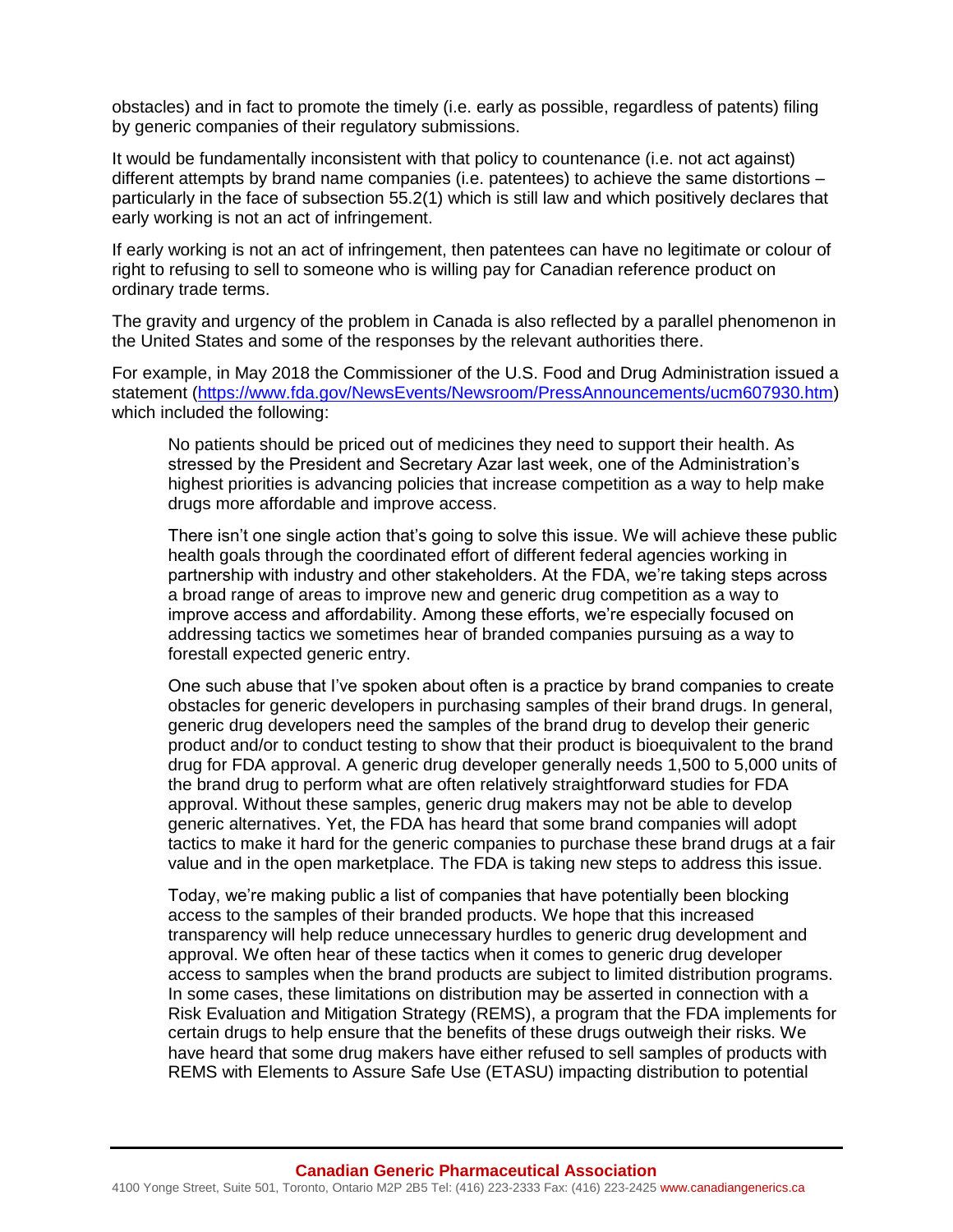generic competitors, or have imposed conditions on the sale of such samples that generic companies find hard or impossible to comply with.

In other cases, we understand that brand companies have placed restrictions in their commercial contracts or agreements with prescription drug distributors, wholesalers or specialty pharmacies that limit the ability of these intermediaries in the drug supply chain to sell samples to generic drug developers for testing. But I want to be very clear: a path to securing samples of brand drugs for the purpose of generic drug development should always be available. Even in the case of limited distribution programs such as those required by certain REMS, there should be a path forward for generic drug development.

Despite this, the FDA has received more than 150 inquiries from generic drug developers seeking assistance in obtaining samples from brand companies.

…

 $\overline{\phantom{a}}$ 

We're committed to advancing policies to help bring more competition to the prescription drug market. We know that enhancing generic competition is an effective way to promote access to needed medicines.

The U.S. Federal Trade Commission has also been active in this field, recognizing that refusals by branded pharmaceutical firms to supply product for bioequivalence testing can undermine the framework for generic drug entry and may violate the antitrust laws.

In March 2013, the FTC filed an *amicus* brief in a private antitrust case involving restrictions placed upon the distribution of two drugs. In that case, *Actelion Pharmaceuticals Ltd. v. Apotex Inc.*, generic firms accused Actelion of preventing them from purchasing the drugs directly and imposing distribution restrictions upon wholesalers, contrary to sections 2 and 1 of the *Sherman Act*. Actelion argued that it has "no duty or obligation" to sell its drugs to rivals. The FTC's brief argues that the framework for generic entry cannot function as Congress intended if generic firms are unable to obtain samples, and that the generic firms' allegations are not barred as a matter of antitrust law.<sup>3</sup>

The following year, in June 2014, the FTC again filed an amicus brief in another private antitrust case, making its views about restrictions upon access to drugs for bioequivalence more explicit. In that case, *Mylan Pharmaceuticals, Inc. v. Celgene*, the FTC explained that refusals to sell to generic rivals may constitute unilateral exclusionary conduct under existing U.S. Supreme Court precedent (including the decision in *Trinko v. Verizon*). The FTC also took the position that vertical agreements between branded firms and wholesalers that imposed restrictions upon resale were not immune from antitrust scrutiny under section 1 of the *Sherman Act*. 4

The FTC has continued to monitor conduct by branded firms that impedes the ability of generic firms to utilize the framework for generic entry. In testimony before the U.S. House of Representatives' Judiciary Committee in July 2017, an FTC official explained that "certain aspects of the existing structure [for generic entry] have proven susceptible to strategic – and potentially anticompetitive – behavior." In particular, he explained that "some companies have exploited the ability to delay generic entry through abuse of government processes. Since the

<sup>3</sup> See Federal Trade Commission's brief as *amicus curiae* in *Actelion Pharmaceuticals Ltd. v. Apotex Inc.* (March 11, 2013), [https://www.ftc.gov/sites/default/files/documents/amicus\\_briefs/actelion](https://www.ftc.gov/sites/default/files/documents/amicus_briefs/actelion-pharmaceuticals-ltd.et-al.v.apotex-inc./130311actelionamicusbrief.pdf)[pharmaceuticals-ltd.et-al.v.apotex-inc./130311actelionamicusbrief.pdf](https://www.ftc.gov/sites/default/files/documents/amicus_briefs/actelion-pharmaceuticals-ltd.et-al.v.apotex-inc./130311actelionamicusbrief.pdf)

<sup>4</sup> See Federal Trade Commission's brief as *amicus curiae* in *Mylan Pharmaceuticals v. Celgene Corporation* (June 17, 2014), [https://www.ftc.gov/system/files/documents/amicus\\_briefs/mylan](https://www.ftc.gov/system/files/documents/amicus_briefs/mylan-pharmaceuticals-inc.v.celgene-corporation/140617celgeneamicusbrief.pdf)[pharmaceuticals-inc.v.celgene-corporation/140617celgeneamicusbrief.pdf](https://www.ftc.gov/system/files/documents/amicus_briefs/mylan-pharmaceuticals-inc.v.celgene-corporation/140617celgeneamicusbrief.pdf)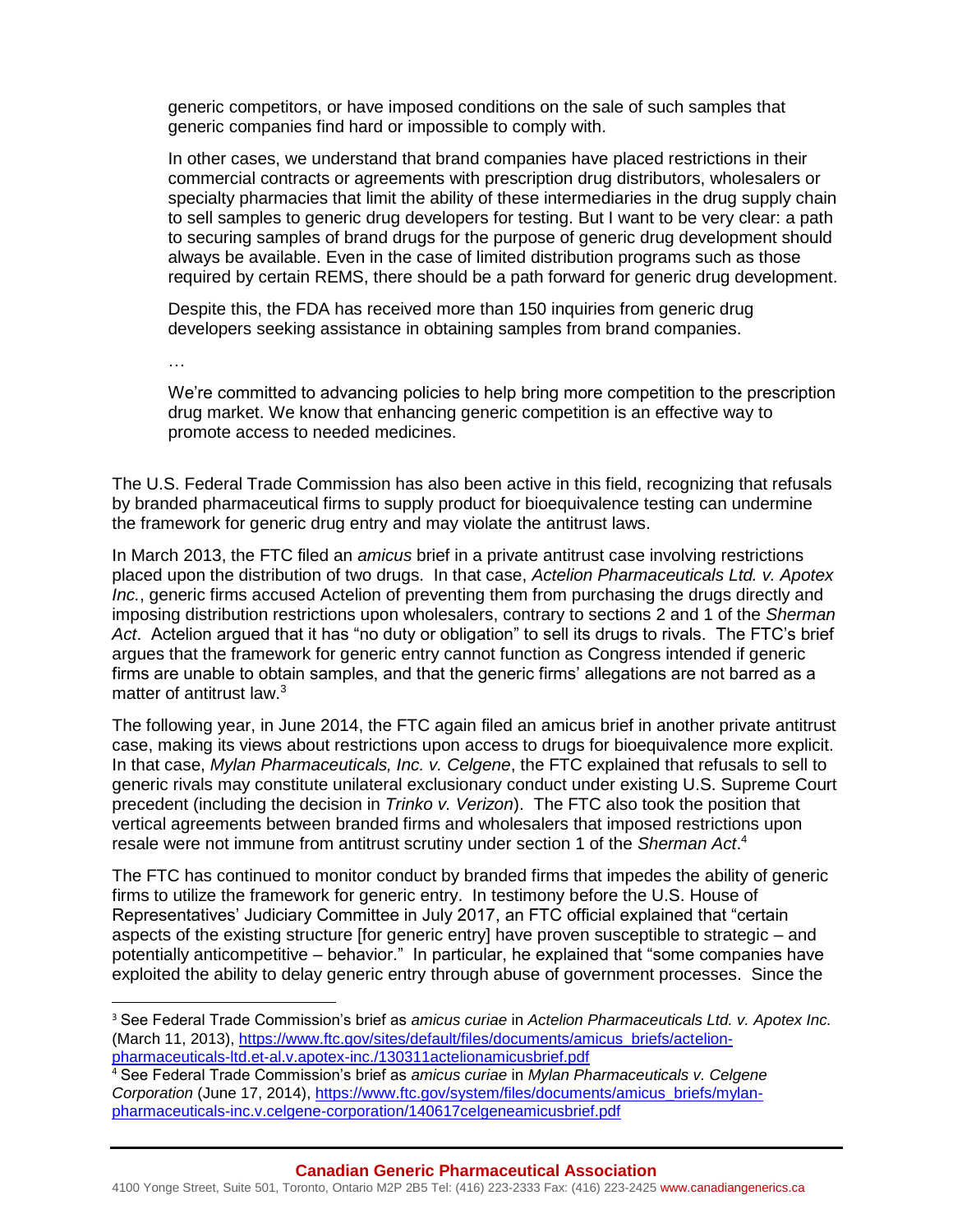inception of the Hatch-Waxman framework, some branded firms have employed a variety of strategies, including conduct that violates the antitrust laws, solely for the purpose of delaying generic competition…" The official summarized many of the FTC's actions and views as it concerns access to branded products for bioequivalence testing, but ultimately explained that antitrust is an unsatisfactory tool for protecting the framework for generic entry: "… even if a generic firm is ultimately able to prevail in an antitrust action and all subsequent appeals therefrom, such litigation can create substantial delays in obtaining the needed samples and a corresponding delay in generic approval. Accordingly, even a successful antitrust challenge is unlikely to provide immediate redress."<sup>5</sup>

In July 2018, the FTC made an extensive submission to the US Department of Health and Human Services regarding that department's efforts to lower drug prices. The FTC's submission explained its concerns that branded companies would misuse aspects of the framework for generic entry to "thwart entry by would-be generic competitors," which would "threaten to upset the careful balance between competition and innovation that Congress established." The FTC's submission concluded that "given the potential limitations of antitrust enforcement to address these problems, we also outline and reiterate our support for carefully considered regulatory and legislative efforts to address… abuses."<sup>6</sup>

In light of the significance of this issue in the specific context of Canadian reference products and also in light of the fact that that Parliament has evidenced a clear policy preference of creating a general exemption to infringement in the case of work done for regulatory submissions (i.e. subsection 55.2(1) of the *Patent Act* is not limited to any particular industry or even Canadian regulatory agencies), the CGPA proposes that an additional example be added to the IPEGs, immediately after paragraph 140.

Paragraphs 131 to 138 deal with "Example 9A: Product Switching ("Hard Switch")", an example from the pharmaceutical sector in Canada which involves a brand-name company, "BRAND", deliberately withdrawing one of its dominant products in the market, "Product A" (whose patent protection is about to expire), in favour of another one of its similar products that is subject to longer patent protection, all with a view to thwart the imminent market entry of a generic product, "Generic A" that generic company, "GENERIC", intends to introduce upon patent expiry.

Paragraphs 139 to 140 deal with "Example 9B: Product Switching ("Soft Switch")" which is a variation of Example 9A in which BRAND does not withdraw Product A from the market but rather simply stops promoting it to doctors.

Because the access to CRP issue involves similar market dynamics to Example 9A, i.e. a brand-name company attempting to remove access to Canadian reference products, CGPA proposes the following additional example:

 $\overline{a}$ 

<sup>&</sup>lt;sup>5</sup> See the prepared statement of Markus Meier, Acting Director, Bureau of Competition of the US FTC before the US House of Representatives Judiciary Committee Subcommittee on Regulatory Reform, Commercial and Antitrust Law (July 27, 2017),

[https://www.ftc.gov/system/files/documents/public\\_statements/1234663/p859900\\_commission\\_testimony](https://www.ftc.gov/system/files/documents/public_statements/1234663/p859900_commission_testimony_re_at_concerns_and_the_fda_approval_process_house_7-27-17.pdf) [\\_re\\_at\\_concerns\\_and\\_the\\_fda\\_approval\\_process\\_house\\_7-27-17.pdf.](https://www.ftc.gov/system/files/documents/public_statements/1234663/p859900_commission_testimony_re_at_concerns_and_the_fda_approval_process_house_7-27-17.pdf)

<sup>&</sup>lt;sup>6</sup> See Statement of the FTC to the Department of Health and Human Services regarding the HHS Blueprint to Lower Drug Prices and Reduce Out-of-Pocket Costs (July 16, 2018),

[https://www.ftc.gov/system/files/documents/advocacy\\_documents/statement-federal-trade-commission](https://www.ftc.gov/system/files/documents/advocacy_documents/statement-federal-trade-commission-department-health-human-services-regarding-hhs-blueprint-lower/v180008_commission_comment_to_hhs_re_blueprint_for_lower_drug_prices_and_costs.pdf)[department-health-human-services-regarding-hhs-blueprint-](https://www.ftc.gov/system/files/documents/advocacy_documents/statement-federal-trade-commission-department-health-human-services-regarding-hhs-blueprint-lower/v180008_commission_comment_to_hhs_re_blueprint_for_lower_drug_prices_and_costs.pdf)

[lower/v180008\\_commission\\_comment\\_to\\_hhs\\_re\\_blueprint\\_for\\_lower\\_drug\\_prices\\_and\\_costs.pdf.](https://www.ftc.gov/system/files/documents/advocacy_documents/statement-federal-trade-commission-department-health-human-services-regarding-hhs-blueprint-lower/v180008_commission_comment_to_hhs_re_blueprint_for_lower_drug_prices_and_costs.pdf)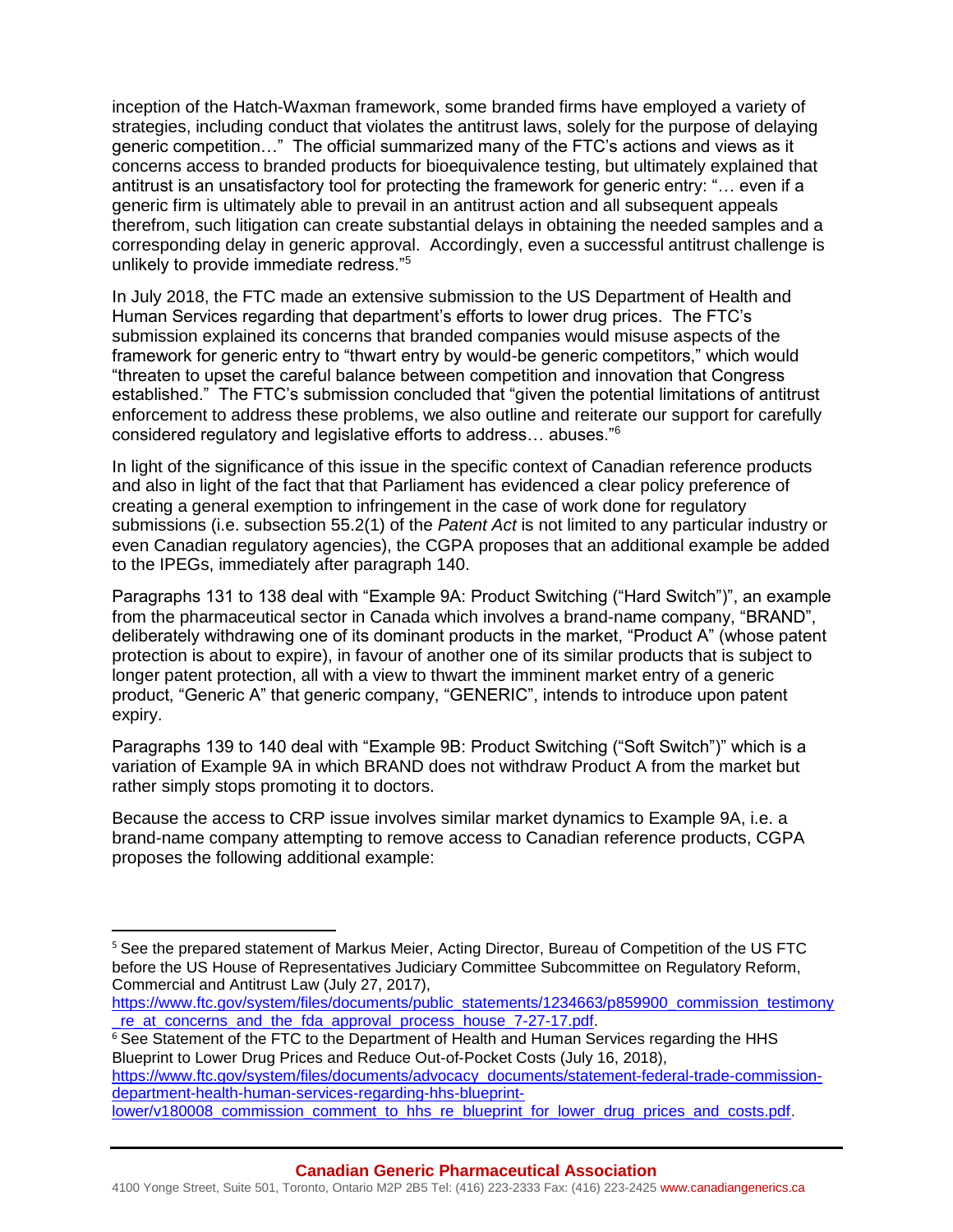### **Example 9C: Product Withholding**

- 140A. Consider the same set of circumstances as in Example 9A but instead of withdrawing Product A in favour of Product B, BRAND seeks to prevent GENERIC from obtaining samples of Product A so that GENERIC cannot prepare a regulatory submission for approval of its Generic A (because, in order to do so, GENERIC is required by law to demonstrate that Generic A is bioequivalent to Product A).
- 140B. BRAND seeks to prevent GENERIC from obtaining samples of Product A by refusing to sell to GENERIC and by imposing resale restrictions in its distribution agreements for Product A with wholesalers.
- 140C. Without access to sufficient quantities of Product A, GENERIC cannot fulfill regulatory requirements for demonstrating that Generic A is bioequivalent to Product A. As a result, there is a competition concern that GENERIC's entry will be sufficiently impeded and that, through an anti-competitive act, BRAND will successfully maintain its market power, even after patent expiry.

#### Analysis

- 140D. If the Bureau was of the view that the purpose for refusing sales to GENERIC was for the purpose of impeding market entry by GENERIC and Generic A, the Bureau would not view BRAND's conduct as a mere exercise of its patent right and thereby conduct exempt under subsection 79(5). The Bureau would also not view the conduct as reviewable under section 32. Accordingly, the Bureau would likely examine the conduct of BRAND under the abuse of dominant position provision (section 79) of the Act.
- 140E. The Bureau would first seek to define a relevant market that encompasses Product A. Given that GENERIC is attempting to demonstrate that Generic A is bioequivalent to Product A, the Bureau would likely conclude that both drugs are in the same relevant market. The Bureau would also consider whether there are other drugs that are sufficiently close substitutes to Product A to be considered in the relevant market.
- 140F. If the Bureau determined that BRAND was dominant in a relevant market that included Generic A (if ultimately made available) and Product A, it would then proceed to determine whether BRAND's conduct, including that of impeding GENERIC's access to Product A, constituted a practice of anti-competitive acts. In making this determination, the Bureau would examine the likely effect of BRAND's conduct on the ability of GENERIC to enter and compete in the relevant market. Ultimately, the Bureau would seek to determine whether BRAND's conduct would either significantly foreclose the entry of GENERIC or delay that entry for a significant period.
- 140G. The Bureau would also examine whether the purpose of BRAND's conduct was to delay or foreclose the supply of Generic A by GENERIC, or whether there was some other legitimate business justification. For example, if BRAND prevented access to GENERIC as a result of supply problems demonstrably out of BRAND's control, or if GENERIC refused to compensate BRAND for the supply of Product A it requested, that might provide a legitimate non-anti-competitive rationale.